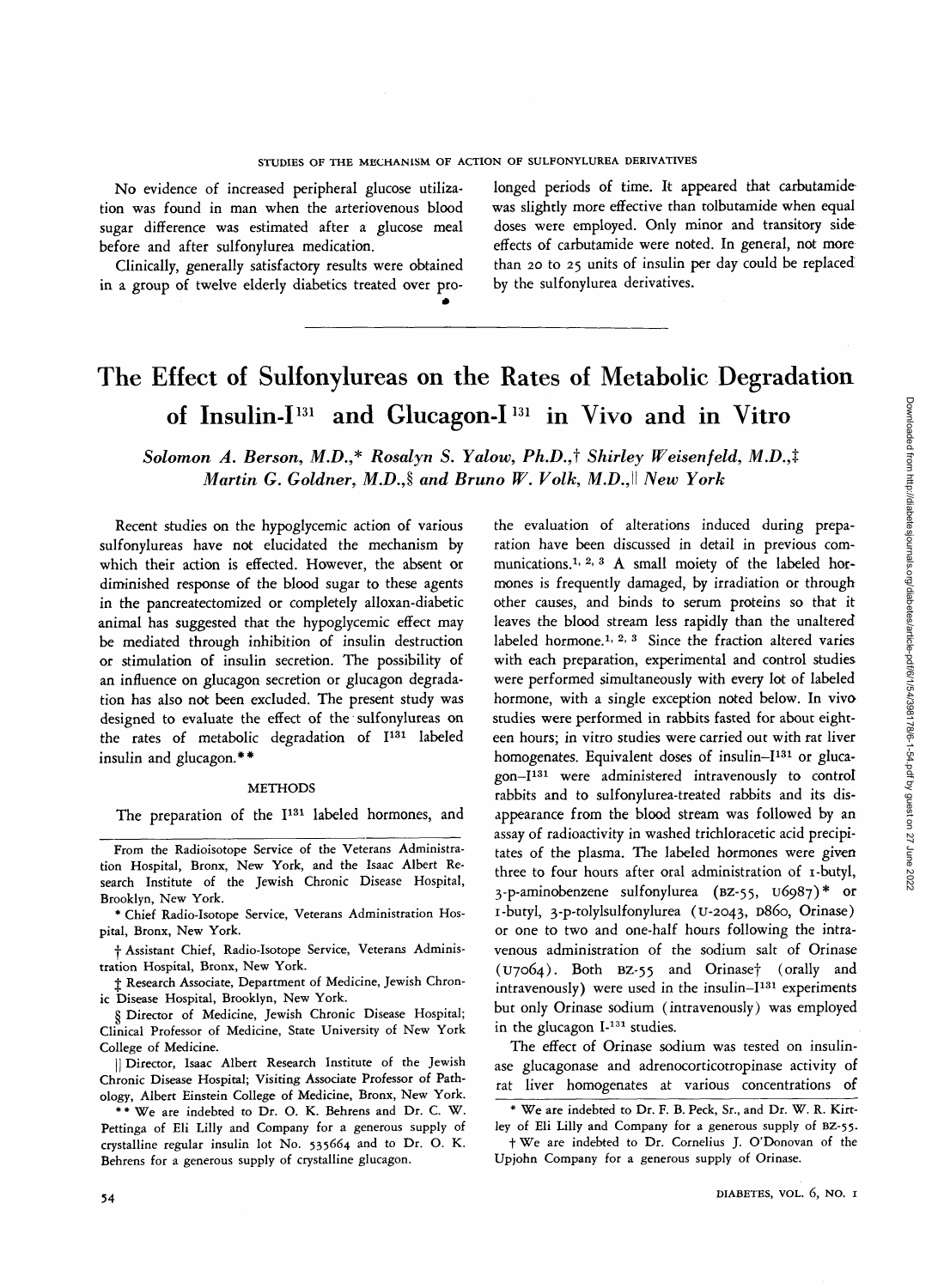Orinase, hormone and liver enzyme preparations. Slices of fresh rat liver were minced with two volumes of 0.067 M phosphate buffer, *pHj.4,* in a Virtis homogenizer. The homogenates were centrifuged at 2,000 g. for five minutes and the supernatant portion was employed either without further dilution or diluted again with 0.067 M phosphate buffer. Substrate mixtures containing labeled hormone together with measured amounts of unlabeled hormone were incubated at 37° C. with or without Orinase until temperature equilibrium was obtained. Liver homogenate preparations at 37° C. were then rapidly mixed with substrate solutions. At intervals thereafter, 0.2 ml. aliquots of the mixtures were pipetted into test tubes containing 5 ml. 10 per cent cold trichloracetic acid. Filtrates and precipitates were assayed separately in a 5 ml. capacity well scintillation counter with a sensitivity of 1.00 x  $I0^6$  C./M./ $\mu$ c. I<sup>131</sup> above a background of 200 C./M. Appropriate corrections were made, when necessary, for different volumes employed. All solutions of I<sup>131</sup> labeled hormones were made up with added pooled human serum albumin to prevent absorption of significant amounts of the labeled hormones to the walls of glass containers.

Venous blood sugar concentrations were determined according to the method of Folin-Malmros.4

#### RESULTS

*In vivo experiments.* The disappearance of precipitable radioactivity from the plasma of control and sulfonylureatreated rabbits given insulin-I<sup>131</sup> is shown in figure 1. In all but two of the sulfonylurea-treated rabbits, the curves showed no distinct differences from those of the control rabbits. In one of the two exceptional cases, the rabbit died during the experiment in spite of the administration of intravenous glucose five minutes previously. In this case, the slow disappearance of precipitable I 131 is conceivably related to a lowered circulation rate due to shock. In the other exceptional case, a control rabbit was unfortunately not studied with the same lot of insulin-I131. It may be of interest that these two animals were the first to be studied in this investigation. Although many subsequent experiments were performed under apparently identical conditions, a slower than normal disappearance was never again observed. It has previously been demonstrated that the disappearance of precipitable radioactivity from the plasma is not





**FIG. I. Disappearance of precipitable radioactivity from plasma following intravenous administration of insulin-I<sup>131</sup> to control and sulfonylurea-treated rabbits. The top two curves were obtained from rabbits given Orinase. The remainder were given either Orinase or BZ-55. See text for details. Like symbols indicate same lot of insulin-I131.**

Downloaded from http://diabetesjournals.org/diabetes/article-pdf/6/1/54/398178/6-1-54.pdf by guest on 27 June 2022 Downloaded from http://diabetesjournals.org/diabetes/article-pdf/6/1/54/398178/6-1-54.pdf by guest on 27 June 2022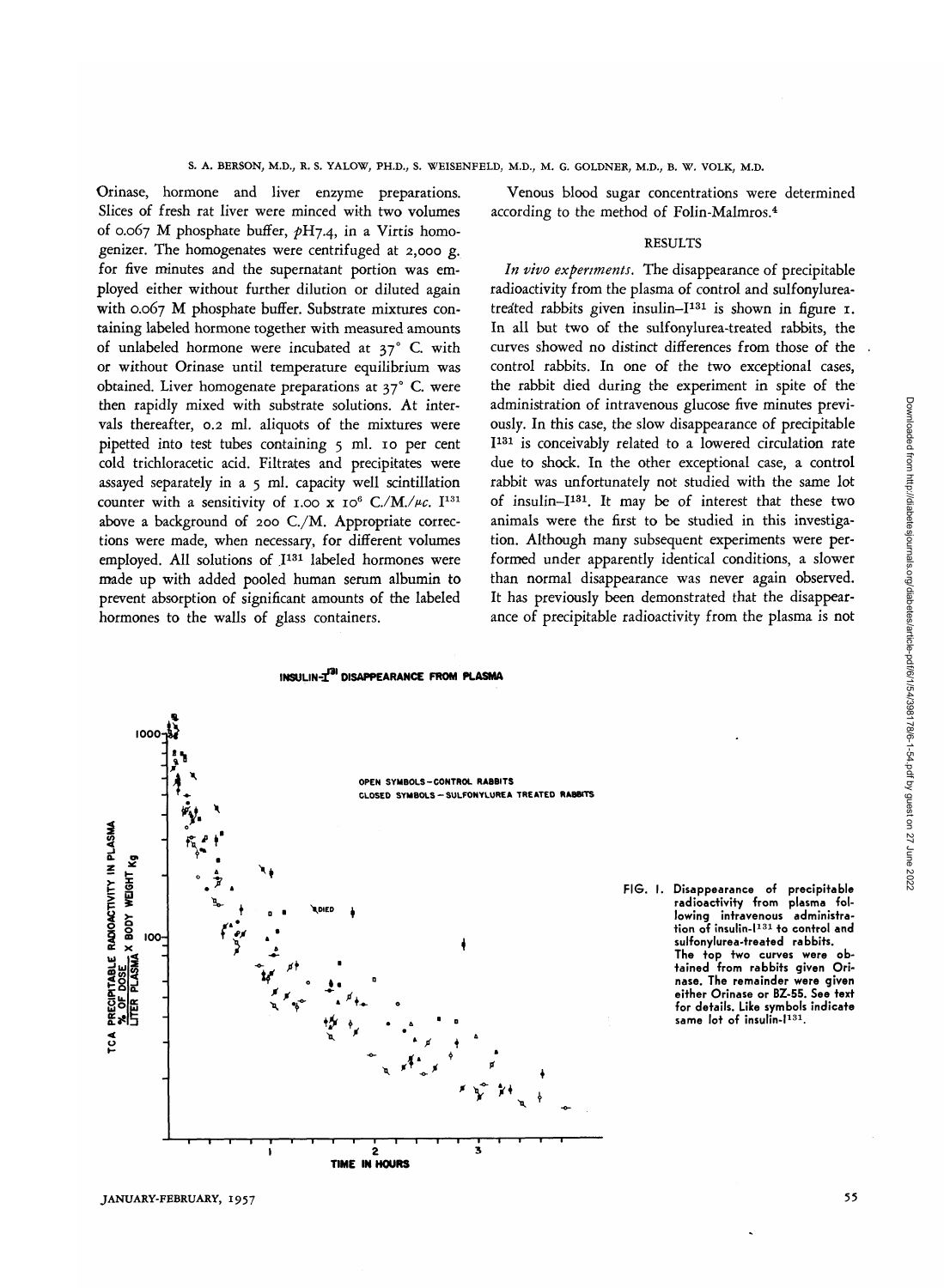Downloaded from http://diabetesjournals.org/diabetes/article-pdf/6/1/54/398178/6-1-54.pdf by guest on 27 June 2022 Downloaded from http://diabetesjournals.org/diabetes/article-pdf/6/1/54/398178/6-1-54.pdf by guest on 27 June 2022

THE EFFECT OF SULFONYLUREAS ON THE RATES OF METABOLIC DEGRADATION OF INSULIN-I $^{131}$  AND GLUCAGON-I $^{131}$ 

due simply to extravascular distribution or organ concentration but is primarily a manifestation of metabolic degradation<sup>1</sup> as evidenced by the concomitant appearance of labeled monoiodotyrosine and iodide in the plasma.3

The disappearance of glucagon-I<sup>131</sup> was not significantly different in Orinase-treated and control rabbits (figure 2a). The blood sugar responses to equal doses of glucagon (figure 2b) likewise showed no definite differences but it should be noted that the dose level of glucagon employed was apparently much above threshold level. In a previous study<sup>3</sup> significant hyperglycemia was observed with doses one-fourth as large.

*In vitro experiments.* In a variety of experiments in which different concentrations of liver, hormone and Orinase were employed, there was no detectable effect on liver insulinase (figure 3) or glucagonase (figure 4) activity at Orinase concentrations of 1 mg./ml. or less. At Orinase concentrations of 2.5 mg./ml. inhibition of liver insulinase appeared to be slight (figure 3) but became progressively more marked at higher concentrations. At 100 mg./ml. inhibition was virtually complete for both insulinase and glucagonase activities. At this concentration adrenocorticotropinase activity was also completely inhibited (figure 5).

#### DISCUSSION

The inactivation of insulin by tissue extracts was demonstrated by Mirsky and Broh-Kahn;<sup>5</sup> and Mirsky and associates<sup>6</sup> subsequently made a thorough study of the kinetics of the rat liver insulinase system. Mirsky7 reported a noncompetitive inhibition of this system with the sulfonylureas and Mirsky, Diengott and Dolger8 had suggested that this might be the mode of action by which the sulfonylurea drugs produce a hypoglycemic effect. However, Vaughan9 working with insulin concentrations of 200  $\mu$ g. per ml., failed to find any inhibition of insulinase activity in whole liver homogenates or partially purified insulinase systems with Orinase at concentrations of about 0.13 to 0.8 mg. per ml. or with BZ-55 at the latter concentration.

The present studies confirm not only that Orinase



**kg. body weight.**

**radioactivity from plasma following intravenous administra-tion of glucagon-I<sup>131</sup> to control and Orinase-treated rabbits. Like symbols indicate same lot of glucagon-I131. Spiked symbols = 125 mg. Orinase per kg. body weight. Unspiked symbols = 250 mg. Orinase per**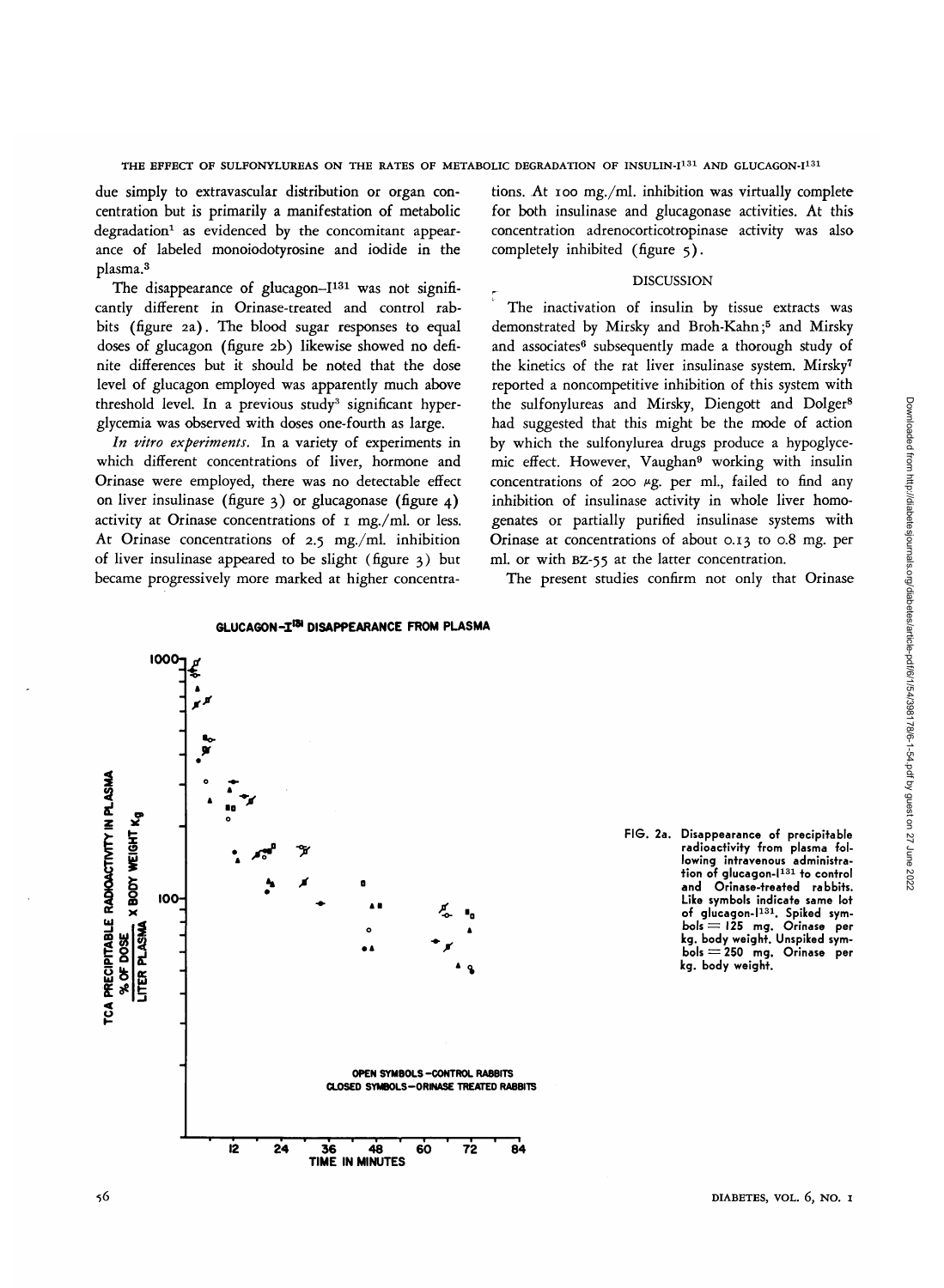

**FIG. 2b. Blood sugar curves of same rabbits as in figure 2a.**

in high concentrations is a strong inhibitor of liver insulinase but also indicate that at these concentrations it is also an effective inhibitor of liver glucagonase and adrenocorticotropinase activity as well. However, in agreement with Vaughan,<sup>9</sup> the observations reported here indicate that at concentrations which are sufficient to produce hypoglycemia, inhibition of insulinase or stimulation of glucagonase activity is not detectable. The blood levels of Orinase following oral administration of effective doses (25 to 100 mg. per kg. body weight) to dogs, generally do not exceed 0.1 to 0.25 mg. per ml. plasma,<sup>10</sup> but in the liver homogenate system it was not until concentrations of 2.5 mg. per ml. were reached that inhibition of insulin destruction was observed. The possibility that the sulfonylureas might be more concentrated in liver than in the plasma is not supported by the absence of concentration of S<sup>35</sup> labeled Orinase reported by Baender and Scholz.11 Even if such hepatic concentrations were obtained, the in vivo experiments reported here indicate that doses as high as 250 mg. per ml. given intravenously are generally insufficient to inhibit the destruction of insulin or glucagon. It is possible that the two exceptional cases in the insulin-I<sup>131</sup> series represent instances in which there was such an inhibition, but the absence of inhibition in the majority of animals studied makes it seem unlikely that the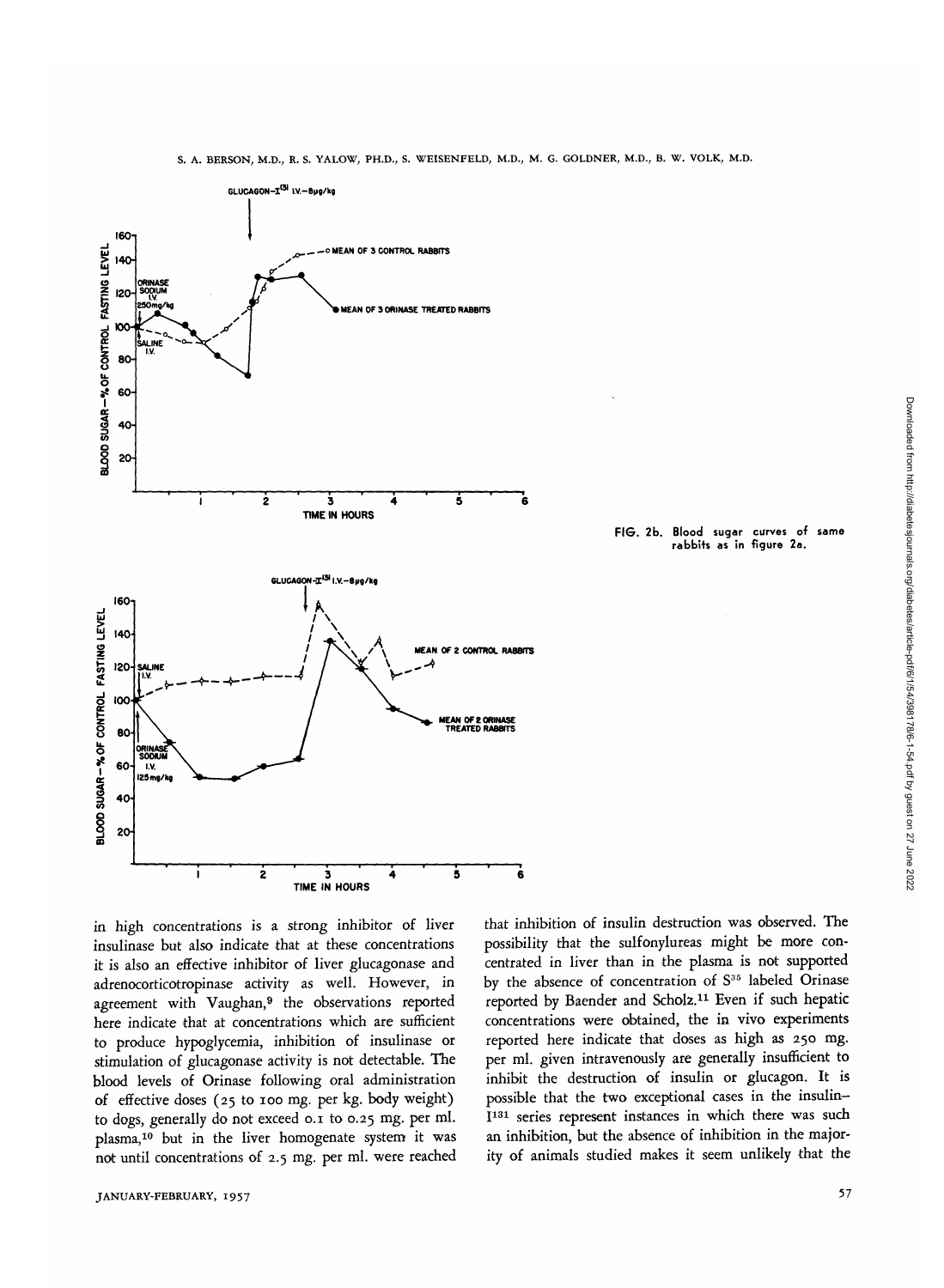

THE EFFECT OF SULFONYLUREAS ON THE RATES OF METABOLIC DEGRADATION OF INSULIN-I<sup>131</sup> AND GLUCAGON-I<sup>131</sup>

**FIG. 4. Degradation of glucagon-l131 by rat liver homogenate.**

hypoglycemic action of the sulfonylureas is dependent on this mechanism.

The studies of Rall, Sutherland and Wosilait<sup>12</sup> have suggested that glucagon might act by stimulating some portion of the liver phosphokinase\* system and



dephosphophosphorylase kinase, a liver enzyme capable of reactivating liver phosphorylase after it has been inactivated (by removal of phosphate) by liver phosphorylase-inactivating enzyme. Both inactivating and reactivating enzymes have been identified and partly purified in their laboratory.

58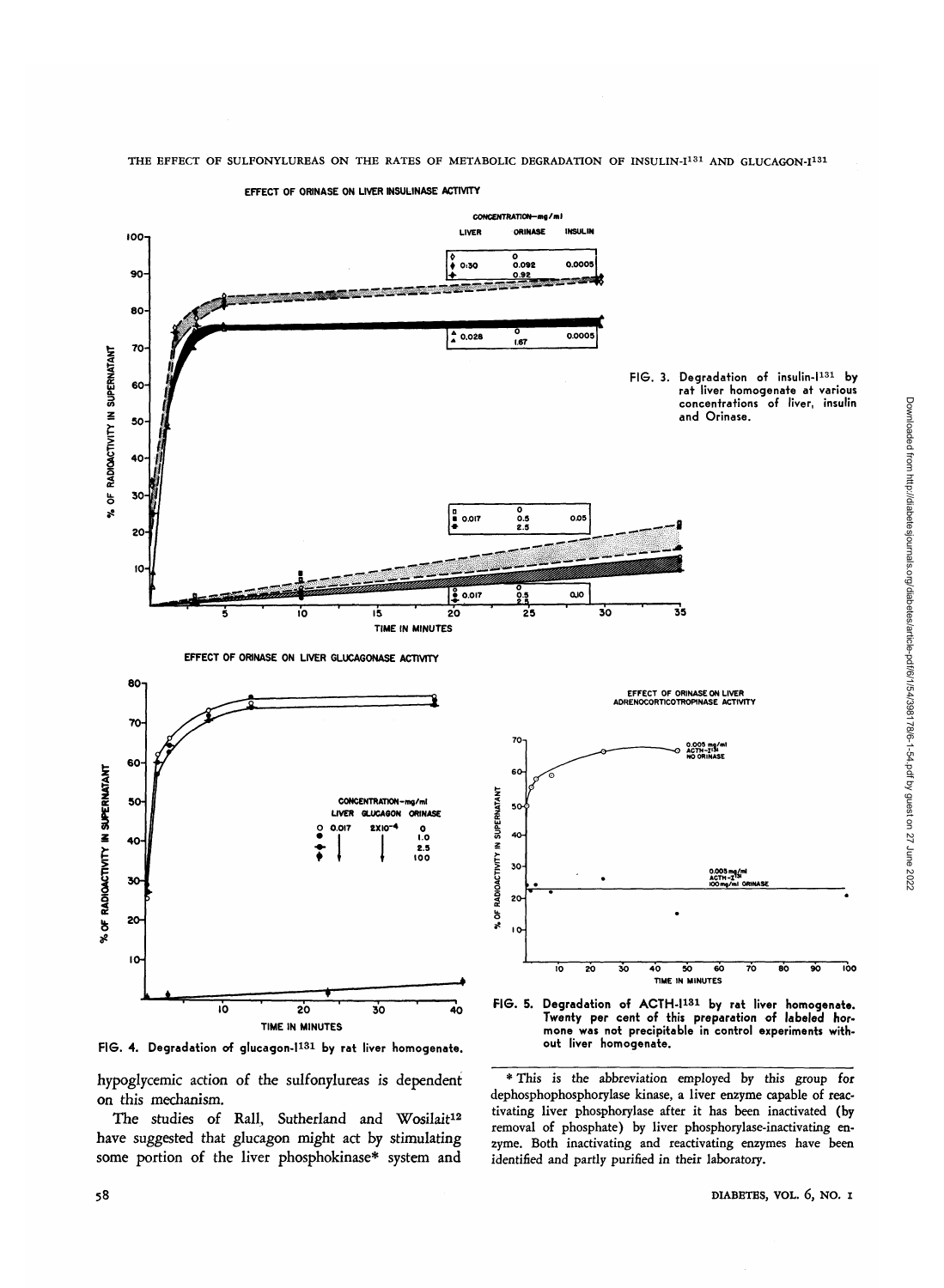Downloaded from http://diabetesjournals.org/diabetes/article-pdf/6/1/54/398178/6-1-54.pdf by guest on 27 June 2022

Vaughan's observations,<sup>9</sup> that in the presence of Orinase (0.8 mg. per ml.), glucagon fails to stimulate glucose formation in liver slices, led her to suggest that the effect of Orinase might be mediated through an inhibition of phosphokinase. The in vivo experiments of the present study do not support this action since the hyperglycemic response to glucagon was not any less marked in the sulfonylurea-treated rabbits than in the control group, although the possibility that a difference might be observed with smaller doses than were employed cannot be excluded.

Some suggestion of inhibition of glucose release by rabbit liver slices in the presence of BZ—55, 0.25 *mg.* per ml., was reported by Clarke and associates<sup>13</sup> although this effect was not observed by Vaughan<sup>9</sup> in the absence of glucagon or epinephrine even at higher concentrations of Orinase. Clarke and associates<sup>13</sup> observed a much more striking inhibition of cytochrome oxidase in liver slices at BZ-55 concentrations of 0.5 and 1.5 mg. per ml. Hawkins and coworkers<sup>14</sup> reported a significant depression of glucose-6-phosphatase activity, which Vaughan9 had also suggested as an alternate explanation to the phosphokinase inhibition for the effects observed on release of glucose from the liver slice.

Both evidence and speculations about inhibition of a variety of hepatic enzymes are therefore not lacking from in vitro studies. Furthermore, the inhibiting effect on three apparently different hormone degrading enzyme systems observed in the present study questions the specificity of action of sulfonylurea on any enzyme system. Since it has been observed that insulin competes in both the glucagon and adrenocorticotropin systems and that glucagon competes in the insulin system,<sup>15</sup> the three hormone degrading activities may all be referable to a single hormonolytic enzyme. Nevertheless, the inhibitory effect of Orinase on this or these enzyme or enzymes, on cytochrome oxidase, and on one or more of the enzymes involved in the carbohydrate cycle, strongly suggests that the sulfonylureas may, in high concentrations, act as general enzymatic poisons. If so, the demonstration of any anti-enzyme effect in vitro is not sufficient to explain its hypoglycemic action unless this can be shown by experiments to result from the specific anti-enzyme effect in vivo at the lowest effective dose. By these criteria the action of sulfonylureas cannot be attributed to their anti-insulinase effect.

### SUMMARY AND CONCLUSIONS

1. The administration of BZ-55 (orally) and Orinase (orally and intravenously) to rabbits, in doses sufficient to induce significant hypoglycemia, does not

alter the rate of metabolic degradation of I<sup>131</sup> labeled insulin or glucagon.

2. At Orinase concentrations of 1 mg. per ml. or less there is no detectable effect on rat liver insulinase or glucagonase activity. At significantly higher concentrations of Orinase there is inhibition of liver insulinase, glucagonase and adrenocorticotropinase.

3. It is concluded that the lowest concentrations of Orinase capable of inhibiting degradation of insulin and glucagon by rat liver homogenates are significantly in excess of those likely to be obtained by doses effective in producing a fall in blood sugar in the intact animal.

4. The hyperglycemic response to glucagon  $(8 \mu g)$ . per kg. body weight) was not inhibited by the intravenous administration of Orinase.

### ACKNOWLEDGMENTS

We are indebted to Mrs. Katherina Newerly, Mrs. Eunice Kratzer and Miss Marguerita Pascullo for the blood sugar determinations. We also wish to thank Mrs. Melanie Knopf and the staff photographers of the Medical Illustration Department of the Veterans Administration Hospital for the illustrations. The authors also acknowledge with thanks the secretarial assistance of Mrs. Frieda Steiner and Miss Eve Spelke, and the technical assistance of Mr. Carl Bacot and Mr. Herbert Lew.

### REFERENCES

<sup>1</sup> Berson, S. A., Yalow, R. S., Bauman, A., Rothschild, M. A., and Newerly, K.: Insulin-I<sup>131</sup> metabolism in human subjects: Demonstration of insulin binding globulin in the circulation of insulin treated subjects. J. Clin. Invest. 3^:170, 1956.

2 Yalow, R. S., and Berson, S. A.: Effect of x-rays on trace-labeled I<sup>131</sup> insulin and its relevance to biologic studies with I<sup>131</sup> labeled proteins. Radiology 66:106, 1956.<br><sup>3</sup> Berson, S. A. Volom, B. S. and Volle, B. Y.

 Berson, S. A., Yalow, R. S., and Volk, B. W.: In vivo and in vitro metabolism of insulin-I<sup>131</sup> and glucagon-I.131 in normal rabbits and in cortisone-treated rabbits. In press. J. Lab. & Clin. Med. (Feb. 1957). <sup>4</sup>

 Folin, O., and Malmros, H.: An improved form of Folin's micromethod for blood sugar determinations. J. Biol. Chem. 83:115, 1929.

Mirsky, I. A., and Broh-Kahn, R. H.: The inactivation of insulin by tissue extracts. I. The distribution and properties of insulin inactivating extracts (insulinase). Arch. Biochem. 20:1, 1949. <sup>6</sup>

 Mirsky, I. A., Perisutti, G., and Dixon, F. J.: The destruction of I<sup>131</sup> labeled insulin by rat liver extracts. J. Biol. Chem. 214:397, 1955.

 Mirsky, I. A.: The role of insulinase and insulinase inhibitors. Metabolism 5:138, 1956.